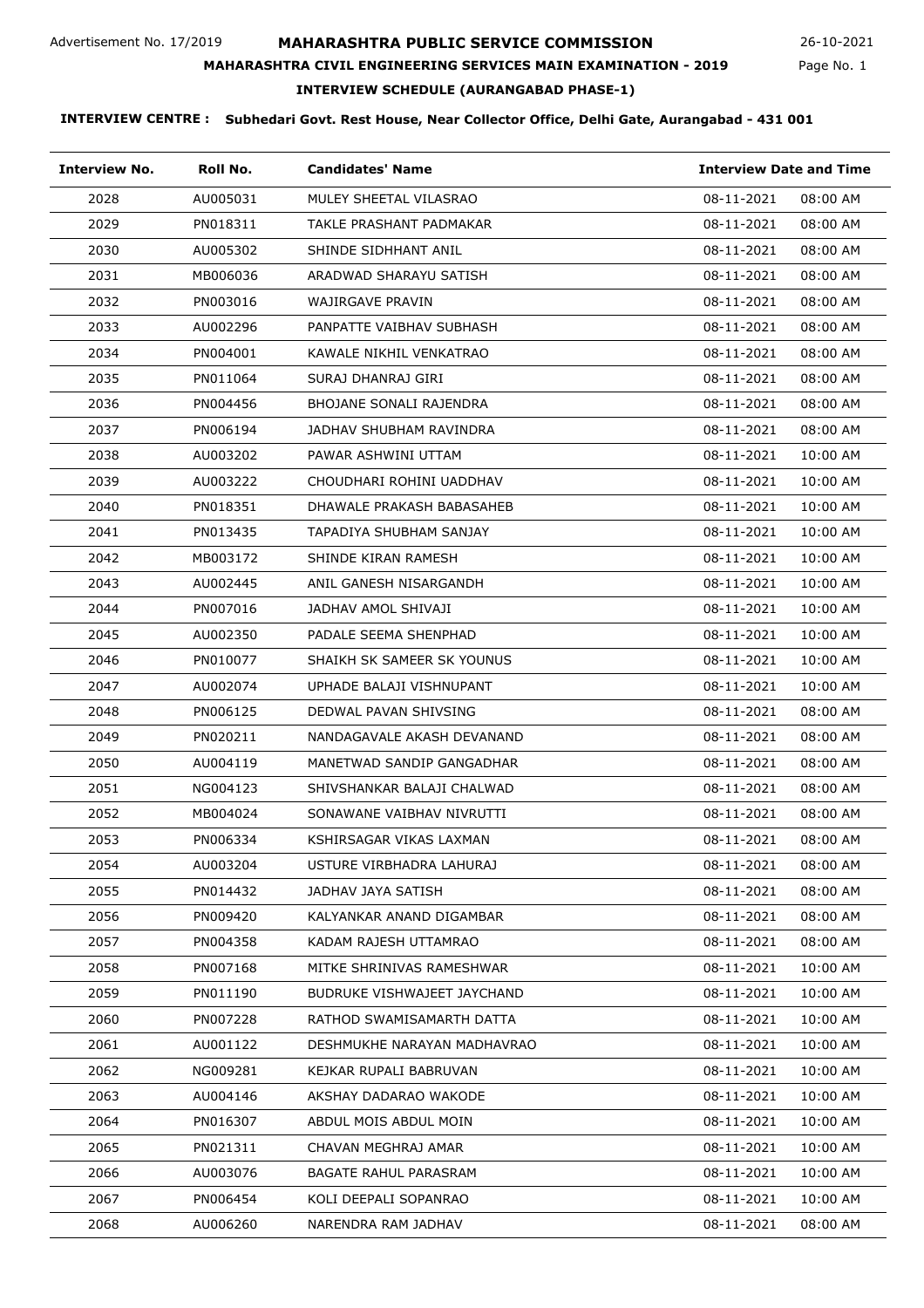**MAHARASHTRA CIVIL ENGINEERING SERVICES MAIN EXAMINATION - 2019**

26-10-2021

Page No. 2

# **INTERVIEW SCHEDULE (AURANGABAD PHASE-1)**

| <b>Interview No.</b> | Roll No. | <b>Candidates' Name</b>               | <b>Interview Date and Time</b> |          |
|----------------------|----------|---------------------------------------|--------------------------------|----------|
| 2069                 | PN016257 | RATHOD ALKA MADHAVRAO                 | 08-11-2021                     | 08:00 AM |
| 2070                 | AU001298 | MOHAMMAD ABDUL RAHMAN MOHAMMAD YOUNUS | 08-11-2021                     | 08:00 AM |
| 2071                 | AU006264 | THOMBRE SHANKAR SUKHADEO              | 08-11-2021                     | 08:00 AM |
| 2072                 | PN005263 | Suryawanshi Shrinivas Rangnath        | 08-11-2021                     | 08:00 AM |
| 2073                 | AU006276 | GHUGE YOGESH TULSHIRAM                | 08-11-2021                     | 08:00 AM |
| 2074                 | PN012045 | SURYAWANSHI SAINATH UTTAMRAO          | 08-11-2021                     | 08:00 AM |
| 2075                 | PN006427 | DHULAGANDE SATISH BALAJI              | 08-11-2021                     | 08:00 AM |
| 2076                 | AU002116 | SHRUTI ASHOK SASANE                   | 08-11-2021                     | 08:00 AM |
| 2077                 | PN017101 | CHOURE SACHIN BHAGAWAT                | 08-11-2021                     | 08:00 AM |
| 2078                 | AU006062 | AKSHAY ASHOK SASANE                   | 08-11-2021                     | 10:00 AM |
| 2079                 | PN009005 | DESHMUKH PARIKSHIT RAJIV              | 08-11-2021                     | 10:00 AM |
| 2080                 | PN005192 | SURYAWANSHI TANAY MARUTI              | 08-11-2021                     | 10:00 AM |
| 2081                 | PN012156 | ADMUTE ASHOK MOHAN                    | 08-11-2021                     | 10:00 AM |
| 2082                 | AU004343 | ASHTAKE HARISH NARAYAN                | 08-11-2021                     | 10:00 AM |
| 2083                 | AU005096 | SONWANE SUMEET SHIVAJI                | 08-11-2021                     | 10:00 AM |
| 2084                 | PN016148 | LOMTE MAYUR DILIPRAO                  | 08-11-2021                     | 10:00 AM |
| 2085                 | PN004272 | KENDRE VIJAY VISHNU                   | 08-11-2021                     | 10:00 AM |
| 2086                 | MB005012 | KENDRE VIDYADHAR RAMESHRAO            | 08-11-2021                     | 10:00 AM |
| 2087                 | AU006144 | DHABE SUYOG PARMESHWAR                | 08-11-2021                     | 10:00 AM |
| 2088                 | PN006151 | GAJANAN SUDHAKAR TAMRALE              | 09-11-2021                     | 08:00 AM |
| 2089                 | AU002219 | SHAIKH DANISH RAFAT                   | 09-11-2021                     | 08:00 AM |
| 2090                 | PN012119 | JUMBADE PRAMOD VAIJNATHRAO            | 09-11-2021                     | 08:00 AM |
| 2091                 | PN013475 | GODSE NIKHIL NANASAHEB                | 09-11-2021                     | 08:00 AM |
| 2092                 | AU004005 | KAMBLE VISHNU ANKUSH                  | 09-11-2021                     | 08:00 AM |
| 2093                 | AU002407 | VIKRANT VISHNU CHAVAN                 | 09-11-2021                     | 08:00 AM |
| 2094                 | MB003311 | GAVHANE RAJ BALASAHEB                 | 09-11-2021                     | 08:00 AM |
| 2095                 | MB002146 | SAKHARWAD KAILAS GANPATRAO            | 09-11-2021                     | 08:00 AM |
| 2096                 | AU004169 | DESHMUKH BHAKTI BALASAHEB             | 09-11-2021                     | 08:00 AM |
| 2097                 | AU001007 | PURI SHILPA LAXMAN                    | 09-11-2021                     | 08:00 AM |
| 2098                 | AU005240 | HANDRALE AKSHAY VASANT                | 09-11-2021                     | 10:00 AM |
| 2099                 | AU006259 | BIRAJDAR YOGESH PRAKASH               | 09-11-2021                     | 10:00 AM |
| 2100                 | PN005269 | <b>HUMBE TAI SHAHADEV</b>             | 09-11-2021                     | 10:00 AM |
| 2101                 | AU003041 | PAWAR VISHAL RAMESH                   | 09-11-2021                     | 10:00 AM |
| 2102                 | AU005206 | Baviskar Sonali Sahebrao              | 09-11-2021                     | 10:00 AM |
| 2103                 | AU001139 | NAGRE VASANT SUBHASH                  | 09-11-2021                     | 10:00 AM |
| 2104                 | PN012072 | GHOGARE RAHUL RAJENDRA                | 09-11-2021                     | 10:00 AM |
| 2105                 | NG010280 | ENGALE SHIVAJI GANGADHARRAO           | 09-11-2021                     | 10:00 AM |
| 2106                 | AU004009 | SONAWANE PUNAM DILIP                  | 09-11-2021                     | 10:00 AM |
| 2107                 | MB003240 | Gulmire Amruta Annasaheb              | 09-11-2021                     | 10:00 AM |
| 2108                 | PN012190 | GHARJALE ROHINI DNYANESHWAR           | 09-11-2021                     | 08:00 AM |
| 2109                 | PN006313 | DHANGE RAJESH SHIVAJIRAO              | 09-11-2021                     | 08:00 AM |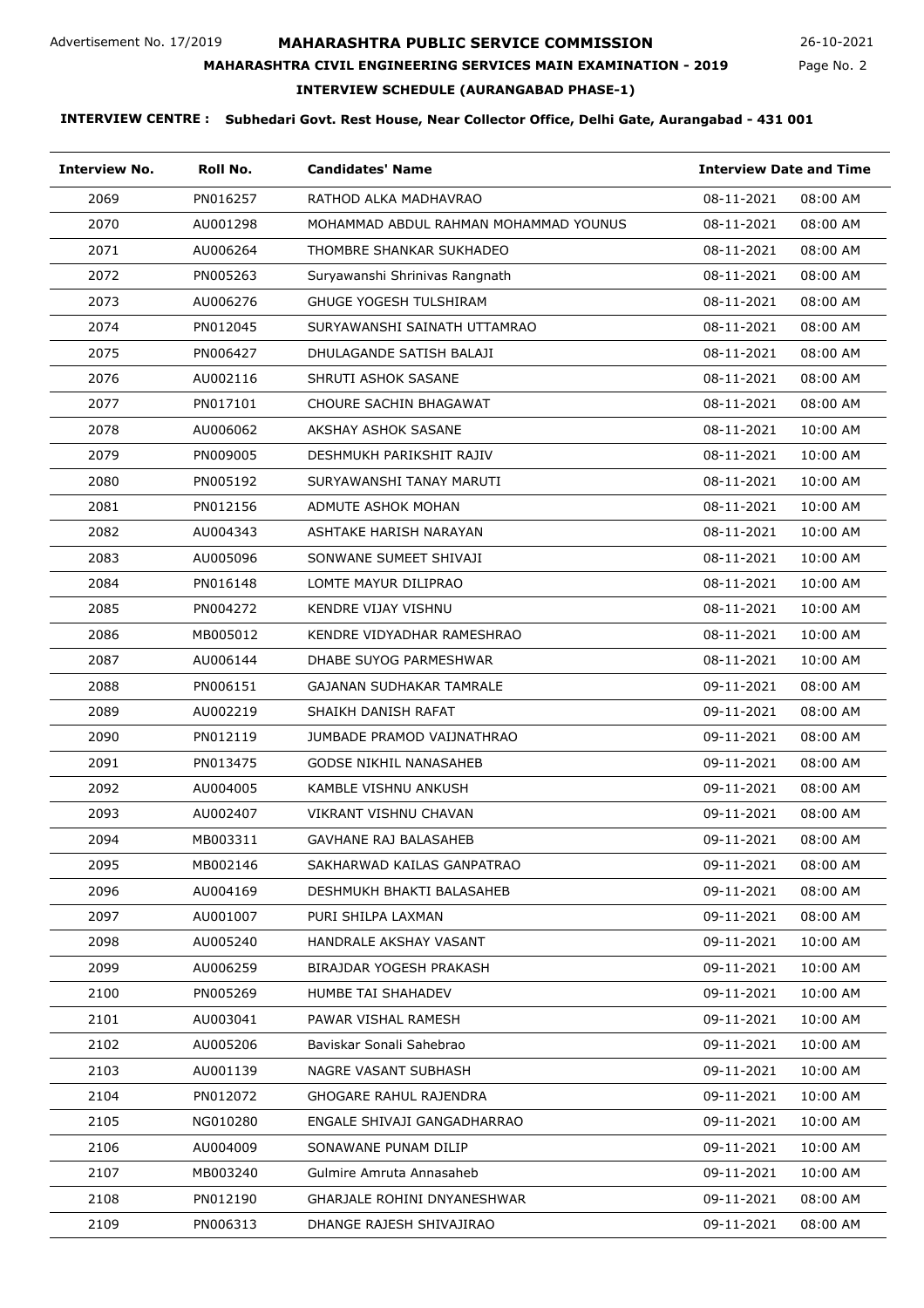**MAHARASHTRA CIVIL ENGINEERING SERVICES MAIN EXAMINATION - 2019**

26-10-2021

# **INTERVIEW SCHEDULE (AURANGABAD PHASE-1)**

| <b>Interview No.</b> | Roll No. | <b>Candidates' Name</b>                | <b>Interview Date and Time</b> |          |
|----------------------|----------|----------------------------------------|--------------------------------|----------|
| 2110                 | AU004317 | KAWALE ABHIJIT SIDHARTH                | 09-11-2021                     | 08:00 AM |
| 2111                 | PN015300 | DHAWARE MAHESH SANDIPAN                | 09-11-2021                     | 08:00 AM |
| 2112                 | AU004399 | YEREKAR POOJA ASHOKRAO                 | 09-11-2021                     | 08:00 AM |
| 2113                 | NG006250 | MALVE AKASH AJAY                       | 09-11-2021                     | 08:00 AM |
| 2114                 | NG008359 | TARMUDE AMOL BABURAO                   | 09-11-2021                     | 08:00 AM |
| 2115                 | AU004245 | PAGARE SWATI SAHEBRAO                  | 09-11-2021                     | 08:00 AM |
| 2116                 | AU006049 | YELALE PRASHANT TUKARAM                | 09-11-2021                     | 08:00 AM |
| 2117                 | PN004020 | <b>GITTE MAROTI SHRIRAM</b>            | 09-11-2021                     | 08:00 AM |
| 2118                 | PN010196 | JADHAV RAHUL ABASAHEB                  | 09-11-2021                     | 10:00 AM |
| 2119                 | AU002301 | DHULE PARMESHWAR RASHTRAPAL            | 09-11-2021                     | 10:00 AM |
| 2120                 | AU004430 | RAUTRAY PARMESHWAR KESHAVRAO           | 09-11-2021                     | 10:00 AM |
| 2121                 | PN006231 | DHARASURKAR PRERNA VIJAYKUMAR          | 09-11-2021                     | 10:00 AM |
| 2122                 | AU003234 | MIRKALE ABHIJEET SHIVKUMAR             | 09-11-2021                     | 10:00 AM |
| 2123                 | PN020034 | SHINDE TUKARAM BALAJI                  | 09-11-2021                     | 10:00 AM |
| 2124                 | AU003266 | HASHMI VASIM NAIMUDDIN                 | 09-11-2021                     | 10:00 AM |
| 2125                 | AU004077 | LIMBAGE ANKUSH JAGANNATH               | 09-11-2021                     | 10:00 AM |
| 2126                 | AU004312 | MORE SIDDHESHWAR MADHUKAR              | 09-11-2021                     | 10:00 AM |
| 2127                 | PN004088 | RAHUL MANE                             | 09-11-2021                     | 10:00 AM |
| 2128                 | AU004242 | SHRADDHA SANJAY MOTE                   | 09-11-2021                     | 08:00 AM |
| 2129                 | AU004226 | SHAIKH ABDUL BASIT ABDUL RAZZAK        | 09-11-2021                     | 08:00 AM |
| 2130                 | AU003296 | PARPELLI VIJAYKUMAR SHANKAR            | 09-11-2021                     | 08:00 AM |
| 2131                 | NG002023 | ZARE PRATAP HANMANTRAO                 | 09-11-2021                     | 08:00 AM |
| 2132                 | PN006468 | SWAMI SHIVNANDA GOURISHANKAR           | 09-11-2021                     | 08:00 AM |
| 2133                 | AU006121 | KADWADE PRADEEP GANPATRAO              | 09-11-2021                     | 08:00 AM |
| 2134                 | PN016189 | NADRE ROHIT RAMCHANDRRAO               | 09-11-2021                     | 08:00 AM |
| 2135                 | PN017004 | GHULE ADARSHA RAMESH                   | 09-11-2021                     | 08:00 AM |
| 2136                 | AU003122 | ABDUL NAVEED ABDUL KALEEM              | 09-11-2021                     | 08:00 AM |
| 2137                 | PN005150 | NALEGAONKAR AISHWARYA RAJESH           | 09-11-2021                     | 08:00 AM |
| 2138                 | AU006058 | JADHAV BHAGYAREKHA DINKAR              | 09-11-2021                     | 10:00 AM |
| 2139                 | AU002174 | MUHAMMAD FARHAAN AYYUBI MUHAMMAD AYYUB | 09-11-2021                     | 10:00 AM |
| 2140                 | PN006162 | MUDIRAJ SHUBHAM SHANKAR                | 09-11-2021                     | 10:00 AM |
| 2141                 | AU003142 | HALMARE AKASH CHANDRAKANT              | 09-11-2021                     | 10:00 AM |
| 2142                 | AU002149 | SHELKE HARSHADA EKNATH                 | 09-11-2021                     | 10:00 AM |
| 2143                 | PN018120 | RODGE AJIT CHANDRAKANT                 | 09-11-2021                     | 10:00 AM |
| 2144                 | PN021163 | KOHALE NILESH BALAJI                   | 09-11-2021                     | 10:00 AM |
| 2145                 | MB005042 | BHOJANE RITESH PANDURANG               | 09-11-2021                     | 10:00 AM |
| 2146                 | AU005138 | TELANG HARSHAD SHANKARRAO              | 09-11-2021                     | 10:00 AM |
| 2147                 | PN007186 | BILAPATTE PRITI NAMDEV                 | 09-11-2021                     | 10:00 AM |
| 2148                 | PN011385 | YENPATLE PIYUSH SHANKARRAO             | 10-11-2021                     | 08:00 AM |
| 2149                 | PN013365 | <b>BULBULE POOJA SATLING</b>           | 10-11-2021                     | 08:00 AM |
| 2150                 | MB004008 | MUNDEPRATIKMURLIDHAR                   | 10-11-2021                     | 08:00 AM |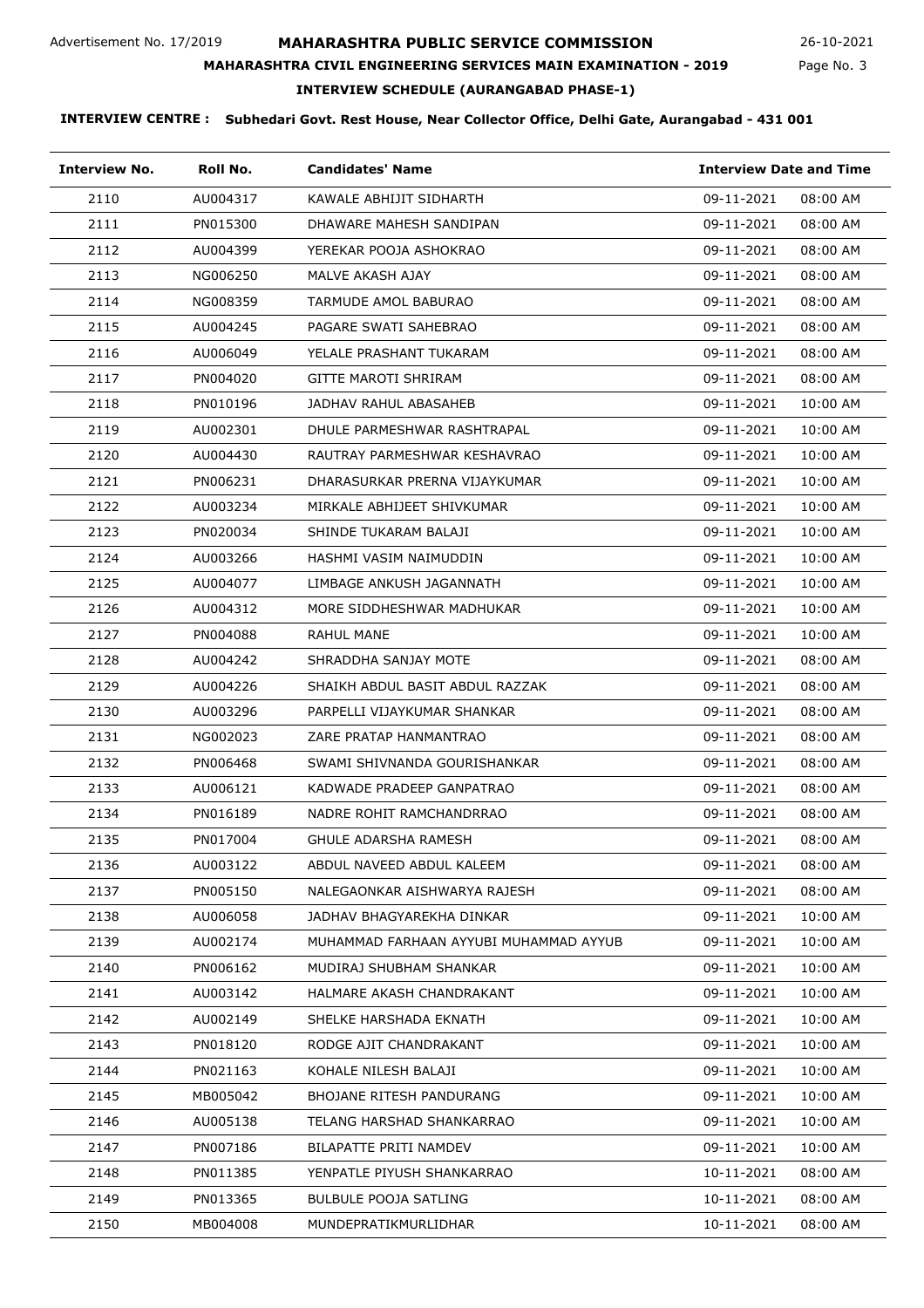**MAHARASHTRA CIVIL ENGINEERING SERVICES MAIN EXAMINATION - 2019**

26-10-2021

## Page No. 4

# **INTERVIEW SCHEDULE (AURANGABAD PHASE-1)**

| <b>Interview No.</b> | Roll No. | <b>Candidates' Name</b>            | <b>Interview Date and Time</b> |  |
|----------------------|----------|------------------------------------|--------------------------------|--|
| 2151                 | AU005016 | ATHAWALE SWAPNIL RAHUL             | 10-11-2021<br>08:00 AM         |  |
| 2152                 | AU003180 | SONWANE ABHIJEET ASHOK             | 10-11-2021<br>08:00 AM         |  |
| 2153                 | AU002233 | NIMBALKAR AMRUTA BHASKAR           | 10-11-2021<br>08:00 AM         |  |
| 2154                 | AU004303 | VAIBHAV KOLEKAR                    | 10-11-2021<br>08:00 AM         |  |
| 2155                 | AU001117 | SALVI AKSHAY CHHAGANRAO            | 10-11-2021<br>08:00 AM         |  |
| 2156                 | AU002140 | WAKODKAR SHIVAM SUNILRAO           | 10-11-2021<br>08:00 AM         |  |
| 2157                 | AU005097 | BORADE POONAM FAKIRA               | 10-11-2021<br>08:00 AM         |  |
| 2158                 | PN009447 | PUPALWAR BALAJI SHANKARRAO         | 10-11-2021<br>10:00 AM         |  |
| 2159                 | AU004376 | BAGAL SHUBHAM DNYANESHWAR          | 10-11-2021<br>10:00 AM         |  |
| 2160                 | AU005303 | WALKE SARASWATI BAPURAO            | 10-11-2021<br>10:00 AM         |  |
| 2161                 | MB004180 | PANDIT GANESH HARISHACHANDRA       | 10-11-2021<br>10:00 AM         |  |
| 2162                 | PN006307 | PURI SHAILESH GANGADHAR            | 10-11-2021<br>10:00 AM         |  |
| 2163                 | AU003010 | PATIL BHUSHAN BALURAO              | 10-11-2021<br>10:00 AM         |  |
| 2164                 | PN010188 | RAJKUNTHWAR KRISHNA NAMDEV         | 10-11-2021<br>10:00 AM         |  |
| 2165                 | PN005245 | GODBOLE SACHIN SHIVRAJ             | 10-11-2021<br>10:00 AM         |  |
| 2166                 | PN011403 | NILEWAD SWATI BHARATRAO            | 10-11-2021<br>10:00 AM         |  |
| 2167                 | AU001210 | AKASH VILAS PAIKRAO                | 10-11-2021<br>10:00 AM         |  |
| 2168                 | AU003159 | HANUMANTE SHITAL HARIDAS           | 10-11-2021<br>08:00 AM         |  |
| 2169                 | AU002226 | KAMBLE PALLAVI MESA                | 10-11-2021<br>08:00 AM         |  |
| 2170                 | AU006052 | GADADE SACHIN RAMKRISHAN           | 10-11-2021<br>08:00 AM         |  |
| 2171                 | AU001234 | WADGAONKAR NEHA PRAKASH            | 10-11-2021<br>08:00 AM         |  |
| 2172                 | PN007233 | SIRSAT VIRSEN MOHANRAO             | 10-11-2021<br>08:00 AM         |  |
| 2173                 | AU006017 | LOHIYA SHAILESH BALAPRASAD         | 10-11-2021<br>08:00 AM         |  |
| 2174                 | AU002155 | DONGARE RITESH RAMESH              | 10-11-2021<br>08:00 AM         |  |
| 2175                 | AU006118 | PATIL ANUP SAMBHAJI                | 10-11-2021<br>08:00 AM         |  |
| 2176                 | PN020085 | BIRADAR VINAY SANJAYKUMAR          | 10-11-2021<br>08:00 AM         |  |
| 2177                 | AU006270 | Shirale Rajesh Lalsing             | 10-11-2021<br>08:00 AM         |  |
| 2178                 | AU002053 | YEDEPATIL AJAY ASHOK               | 10-11-2021<br>10:00 AM         |  |
| 2179                 | PN014146 | BIRADAR SUSHIL VILASRAO            | 10-11-2021<br>10:00 AM         |  |
| 2180                 | PN021342 | KADAM ADITYA DILIPRAO              | 10-11-2021<br>10:00 AM         |  |
| 2181                 | MB003138 | Tanpure Laxman Gokul               | 10-11-2021<br>10:00 AM         |  |
| 2182                 | AU002242 | PAYAL AJINKYA ABASAHEB             | 10-11-2021<br>10:00 AM         |  |
| 2183                 | AU002324 | <b>GANGANE PRATIK BALIRAM</b>      | 10-11-2021<br>10:00 AM         |  |
| 2184                 | AU004193 | PATHAN HYDERKHAN SIRAJKHAN         | 10-11-2021<br>10:00 AM         |  |
| 2185                 | AU004404 | HANGE AMRUTA ASHOK                 | 10-11-2021<br>10:00 AM         |  |
| 2186                 | PN006017 | THORAT SANJIWANI SHIVAJI           | 10-11-2021<br>10:00 AM         |  |
| 2187                 | AU002158 | NAIKWADE MEHRAJ JALIL              | 10-11-2021<br>10:00 AM         |  |
| 2188                 | AU003274 | SYED AMMAR SAQUIB SYED AQEEL AHMED | 10-11-2021<br>08:00 AM         |  |
| 2189                 | AU002355 | CHOPANE AMAR VASANTRAO             | 10-11-2021<br>08:00 AM         |  |
| 2190                 | AU001013 | CHAVHAN PAVAN BALIRAM              | 10-11-2021<br>08:00 AM         |  |
| 2191                 | AU002258 | YOGESHWAR VITHALRAO TELANGE        | 10-11-2021<br>08:00 AM         |  |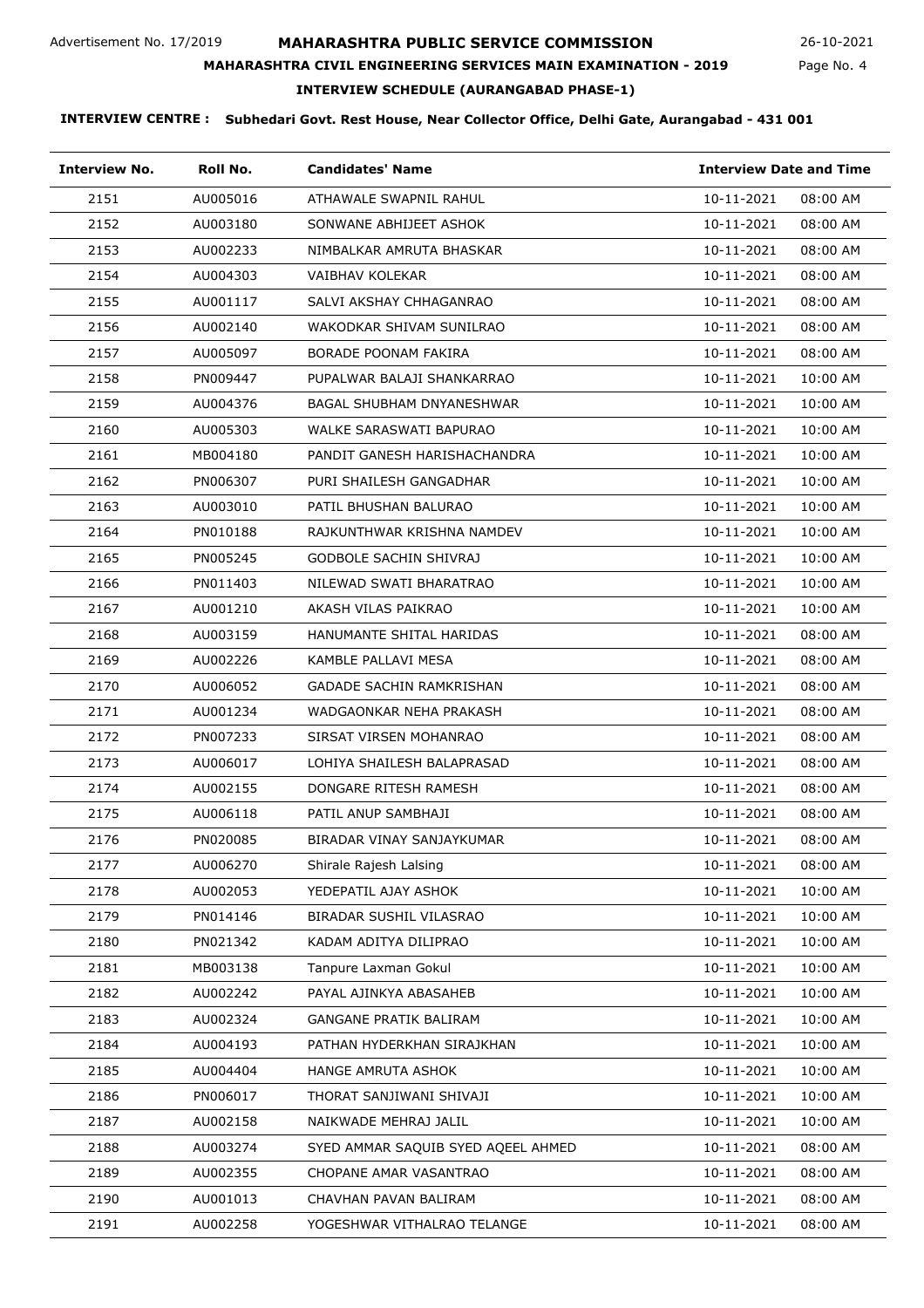Page No. 5 26-10-2021

# **MAHARASHTRA CIVIL ENGINEERING SERVICES MAIN EXAMINATION - 2019**

**INTERVIEW SCHEDULE (AURANGABAD PHASE-1)**

| <b>Interview No.</b> | Roll No. | <b>Candidates' Name</b>       | <b>Interview Date and Time</b> |
|----------------------|----------|-------------------------------|--------------------------------|
| 2192                 | PN008044 | KATKAMWAR NIKITA KIRAN        | 10-11-2021<br>08:00 AM         |
| 2193                 | PN014359 | ANJAN RAGINI NARAYAN          | 10-11-2021<br>08:00 AM         |
| 2194                 | PN014228 | PHATEKAR PRAVIN UTTAMRAO      | 10-11-2021<br>08:00 AM         |
| 2195                 | MB003073 | RANDIVE SOMSHRUTI MITRAJIT    | 10-11-2021<br>08:00 AM         |
| 2196                 | AU002446 | KAWALE SAGAR TUKARAM          | 10-11-2021<br>08:00 AM         |
| 2197                 | AU002252 | PUNDGE AVINASH RAJKUMAR       | 10-11-2021<br>08:00 AM         |
| 2198                 | PN007077 | TAMBOLE AMOL BALAJI           | 10-11-2021<br>10:00 AM         |
| 2199                 | PN019027 | BEDADE BANDU VISHWAMBHAR      | 10-11-2021<br>10:00 AM         |
| 2200                 | AU006054 | SAPKAL PUNAM PUNDLIK          | 10-11-2021<br>10:00 AM         |
| 2201                 | AU001055 | SHINGNE SAGAR BABULAL         | 10-11-2021<br>10:00 AM         |
| 2202                 | PN012137 | PANPATTE MANGAL BABURAO       | 10-11-2021<br>10:00 AM         |
| 2203                 | PN018177 | THAKUR ANUJA SUDHIRKUMAR      | 10-11-2021<br>10:00 AM         |
| 2204                 | MB003323 | KOTKAR PRATHMESH RAJENDRA     | 10-11-2021<br>10:00 AM         |
| 2205                 | PN012152 | AKKANAVRU ABHISHEK VYANKATRAO | 10-11-2021<br>10:00 AM         |
| 2206                 | AU004161 | SHAIKH IRFAN FARUKH           | 10-11-2021<br>10:00 AM         |
| 2207                 | MB006332 | LOHARE SHAMALI BABASAHEB      | 10-11-2021<br>10:00 AM         |
| 2208                 | AU006271 | CHATAP VIJAY DEEPAK           | 11-11-2021<br>08:00 AM         |
| 2209                 | PN005436 | <b>BHARATI SNEHA DILIP</b>    | 11-11-2021<br>08:00 AM         |
| 2210                 | PN014316 | HAVSHETTE AMARNATH MADHUKAR   | 08:00 AM<br>11-11-2021         |
| 2211                 | AU002310 | Jadhav Swapnil Jagadish       | 11-11-2021<br>08:00 AM         |
| 2212                 | MB005214 | <b>GORASE SHUBHAM NAGNATH</b> | 11-11-2021<br>08:00 AM         |
| 2213                 | PN006305 | KRUSHNA BANDU SHINDE          | 11-11-2021<br>08:00 AM         |
| 2214                 | PN003194 | SHUBHAM SUNIL SUSUNDRE        | 08:00 AM<br>11-11-2021         |
| 2215                 | AU002198 | PAWAR NIKHIL GANPAT           | 11-11-2021<br>08:00 AM         |
| 2216                 | MB006368 | PATHAN JAMEER SHABBIR         | 11-11-2021<br>08:00 AM         |
| 2217                 | PN011450 | JAGATAP AMOL DHANAJI          | 11-11-2021<br>08:00 AM         |
| 2218                 | AU004011 | SANGALE RAMESHVAR RAOSAHEB    | 11-11-2021<br>10:00 AM         |
| 2219                 | PN020178 | RAUT KRUSHNA APPARAO          | 11-11-2021<br>10:00 AM         |
| 2220                 | NG001255 | PATEL AJMAL RAFIQUE           | 11-11-2021<br>10:00 AM         |
| 2221                 | PN014246 | PARSEWAR KIRAN VILASRAO       | 11-11-2021<br>10:00 AM         |
| 2222                 | PN002013 | PHAPAL TRUPTI DEVIDAS         | 11-11-2021<br>10:00 AM         |
| 2223                 | PN014045 | PALANGE VICKY VITTHAL         | 11-11-2021<br>10:00 AM         |
| 2224                 | PN004330 | DESHMUKH ALOK ASHOK           | 11-11-2021<br>10:00 AM         |
| 2225                 | AU003009 | AKASH NAMDEO DOKE             | 11-11-2021<br>10:00 AM         |
| 2226                 | PN003197 | SANGALE RAHUL DNYANDEO        | 11-11-2021<br>10:00 AM         |
| 2227                 | AU002022 | MULJE MALLIKARJUN SURESH      | 11-11-2021<br>10:00 AM         |
| 2228                 | PN007352 | KAMTHANE SHUBHAM UMAKANT      | 11-11-2021<br>08:00 AM         |
| 2229                 | PN008067 | SURYAWANSHI ROHIT SANDIPAN    | 11-11-2021<br>08:00 AM         |
| 2230                 | AU004102 | WARKAD PRADIP JAGANNATH       | 11-11-2021<br>08:00 AM         |
| 2231                 | PN013367 | KODE NIKHIL SOMNATH           | 11-11-2021<br>08:00 AM         |
| 2232                 | PN003124 | THOMBRE VIJAYKUMAR DHARMRAJ   | 11-11-2021<br>08:00 AM         |